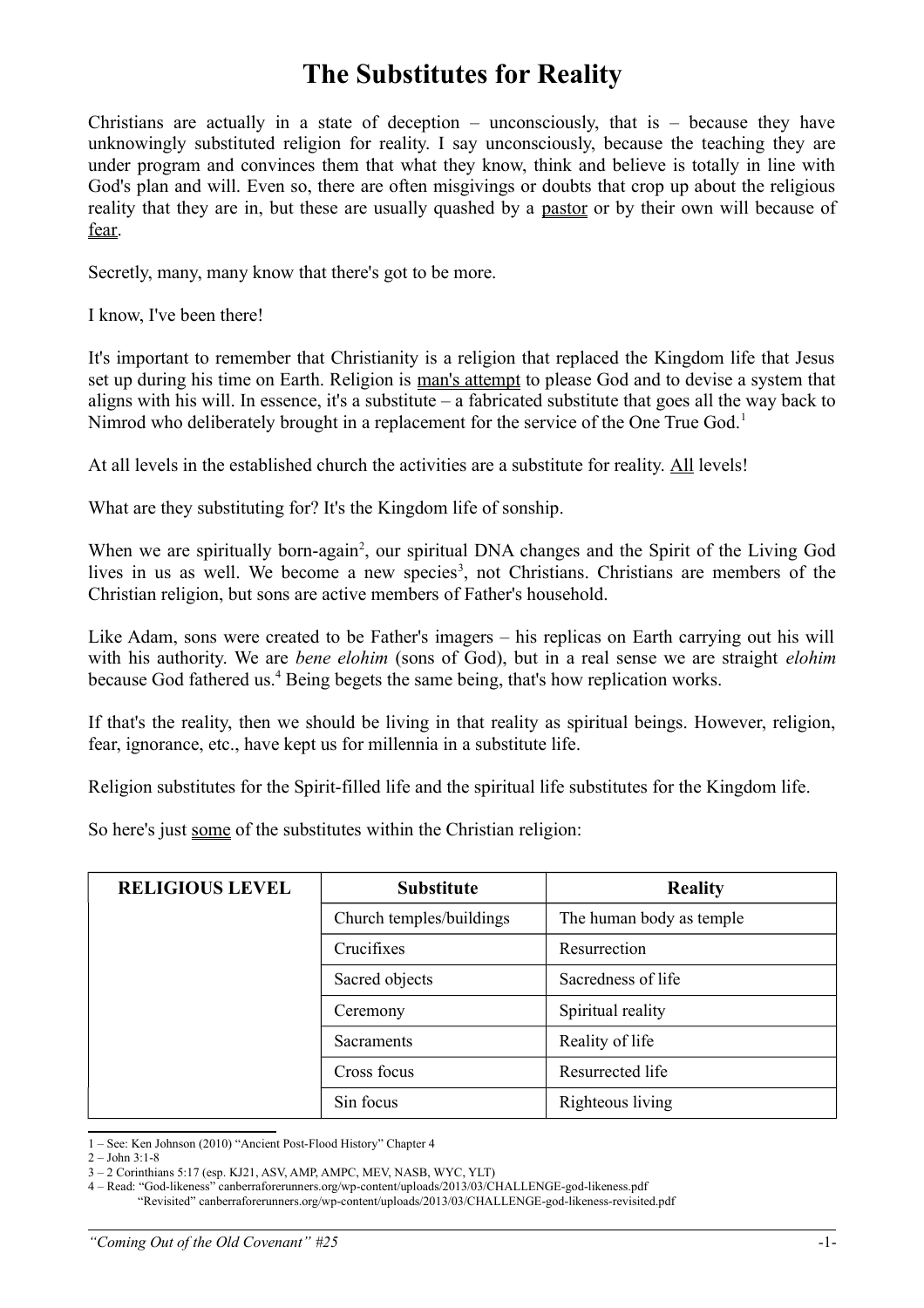| <b>RELIGIOUS LEVEL (ctd.)</b> | <b>Substitute</b>     | <b>Reality</b>                   |
|-------------------------------|-----------------------|----------------------------------|
|                               | Holiness focus        | Sanctified & consecrated life    |
|                               | Going to church       | Kingdom Community                |
|                               | Set prayers           | Spirit-led praying               |
|                               | Collection            | Kingdom wealth redistribution    |
|                               | Preaching             | Sound doctrine                   |
|                               | Teaching              | Discipleship                     |
|                               | Singing               | Personal rejoicing               |
|                               | Holy Communion        | Spiritual life                   |
|                               | Devotions             | Spiritual growth & development   |
|                               | Saying grace          | A life of total thanksgiving     |
|                               | Bible study           | Holy Spirit teaching/rhema       |
| <b>SPIRITUAL LEVEL</b>        | <b>Substitute</b>     | <b>Reality</b>                   |
|                               | Sunday Sabbath        | <b>Essence of the Messiah</b>    |
|                               | Church buildings      | <b>Street Community</b>          |
|                               | Going to church       | Kingdom Community                |
|                               | Going to meetings     | Spirit-led Kingdom tasks         |
|                               | Corporate worshipping | Personal worship & intimacy      |
|                               | Corporate 'presence'  | Constant personal 'presence'     |
|                               | 'Pulling down Heaven' | Operating out of Heaven          |
|                               | Communion             | Unity with the King <sup>5</sup> |
|                               | Tithing               | Kingdom wealth redistribution    |
|                               | Prayer ministry       | Personal receipt from Heaven     |
|                               | Preaching             | Prophetic preaching              |
|                               | Sunday teaching       | Prophetic teaching               |
|                               | <b>Bible</b> teaching | Discipleship                     |
|                               | <b>Bible</b> teaching | Mentoring & fathering            |
|                               | Prayer                | Personal intimacy                |
|                               | Corporate prayers     | Spirit-breathed communication    |
|                               | Quiet time            | <b>Inhabiting Heaven</b>         |
|                               | <b>Bible Study</b>    | Personal revelation              |
|                               | Intercession          | Decreeing and proclaiming        |
|                               | Quoting scripture     | Spirit-empowered speech          |
|                               | Weekday life          | Kingdom life                     |
|                               | Occupation/vocation   | Kingdom destiny                  |

<span id="page-1-0"></span> $5 - \text{See } 2 \text{ Corinthians } 5:17 \text{ (CJB)}$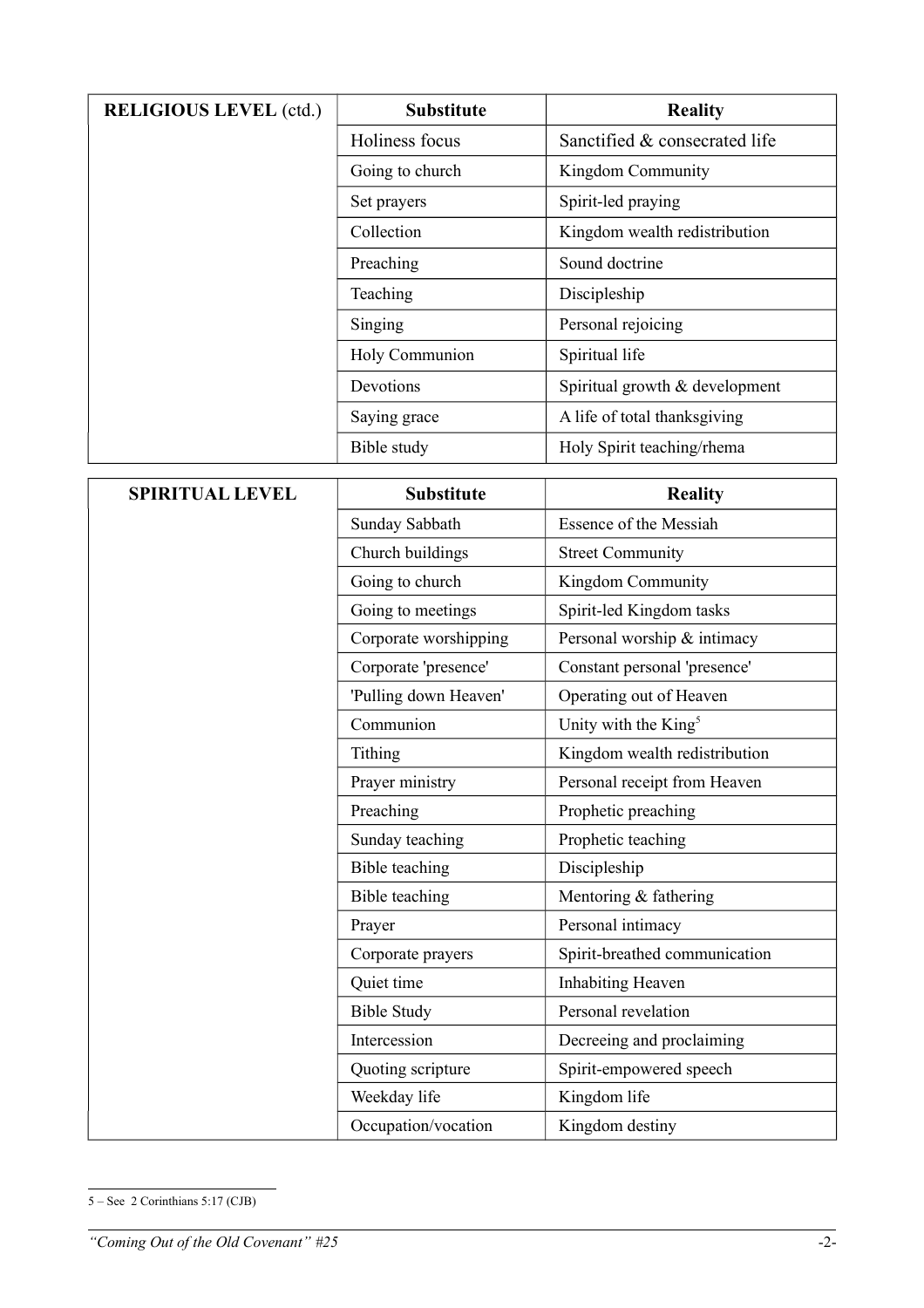| <b>SPIRITUAL LEVEL (ctd.)</b> | <b>Substitute</b>              | <b>Reality</b>                       |
|-------------------------------|--------------------------------|--------------------------------------|
|                               | Christian life                 | Kingdom citizenship                  |
|                               | Spirit-filled life             | Oneness with our King                |
|                               | Visions of Heaven              | Being in Heaven in the spirit        |
| Even $\rightarrow$            | Seer activity                  | Translocation to Heaven              |
| Even $\rightarrow$            | Prophecy                       | Hearing Jesus speak personally       |
| Even $\rightarrow$            | Decision-making prayer         | Counsel of the Lord                  |
| Even $\rightarrow$            | Tongues with interpretation    | Prophecy in English                  |
| Even $\rightarrow$            | Praying in the Spirit          | Spirit-breathed prayer in English    |
| Even $\rightarrow$            | 5-fold gifts $6$               | 5-fold Kingdom statuses <sup>7</sup> |
| Even $\rightarrow$            | Recognizant operation          | Partnering with Heaven               |
| Even $\rightarrow$            | Blasé self-sufficient attitude | Angelic visitation                   |
| Even $\rightarrow$            | Hyper-spiritual pride          | Visitation of Jesus                  |

The 1<sup>st</sup> church was only a seed for what Father had planned for his sons. They never totally operated like Jesus did.

This is the reality of this statement:

**Romans 8:29** (NKJV) – *For whom He foreknew, He also predestined to be conformed to the image of His Son, that He might be the firstborn among many brethren.* 

Unfortunately, this has been theologized and the full glory of the sons of God has not been able to be displayed on the Earth. In fact, it's being taught that this "predestination" won't occur until the Millennial Reign.

Jesus modelled the Kingdom life to his disciples, but this never manifested from what we can see from the NT writings. In addition, the early church totally lost the plot and was hijacked by the religious mindset of the day so that by the  $2<sup>nd</sup>$  Century there was no resemblance of the  $1<sup>st</sup>$  church's mode of operation remaining.<sup>[8](#page-2-2)</sup>

Today, as with the believers of ages past, if we look at Jesus' social activities and do only those things, rather than emulating him as a prototype, we'll just be "nice people" doing non-Spiritdirected social work. Alternatively, if we see Jesus of Nazareth as God incarnate rather than the first<sup>[9](#page-2-3)</sup> of the Spirit-filled humans, it will cause us to restrict ourselves spiritually to what we think our limitations are.

However, our King is releasing to us via worldwide revelation the level we should be operating at as Kingdom Sons. Here are the current 'pinnacle' levels that we are being trained to functioning in:

## **1. Oneness with the him,**

- **2. Inhabiting the Realm of Heaven as fully operational sons, &**
- **3. Operating from within the Realm of Heaven as one of the 5-fold Kingdom statuses onto the face of the Earth.**

<span id="page-2-0"></span><sup>6 –</sup> Ephesians 4:11-14 – " **until** we all reach unity in the faith and in the knowledge of the Son of God and become mature, attaining to the whole measure of the fullness of Christ. Then we will no longer be infants..." (NIV)

<span id="page-2-1"></span><sup>7 –</sup> Son, king, priest, legislator & oracle.

<span id="page-2-2"></span><sup>8 –</sup> Read "DID YOU KNOW: There's a Lost Century?"

 <sup>(</sup>canberraforerunners.org/wp-content/uploads/2013/03/DID-YOU-KNOW-theres-a-lost-century.pdf)

<span id="page-2-3"></span><sup>9 –</sup> Romans 8:29